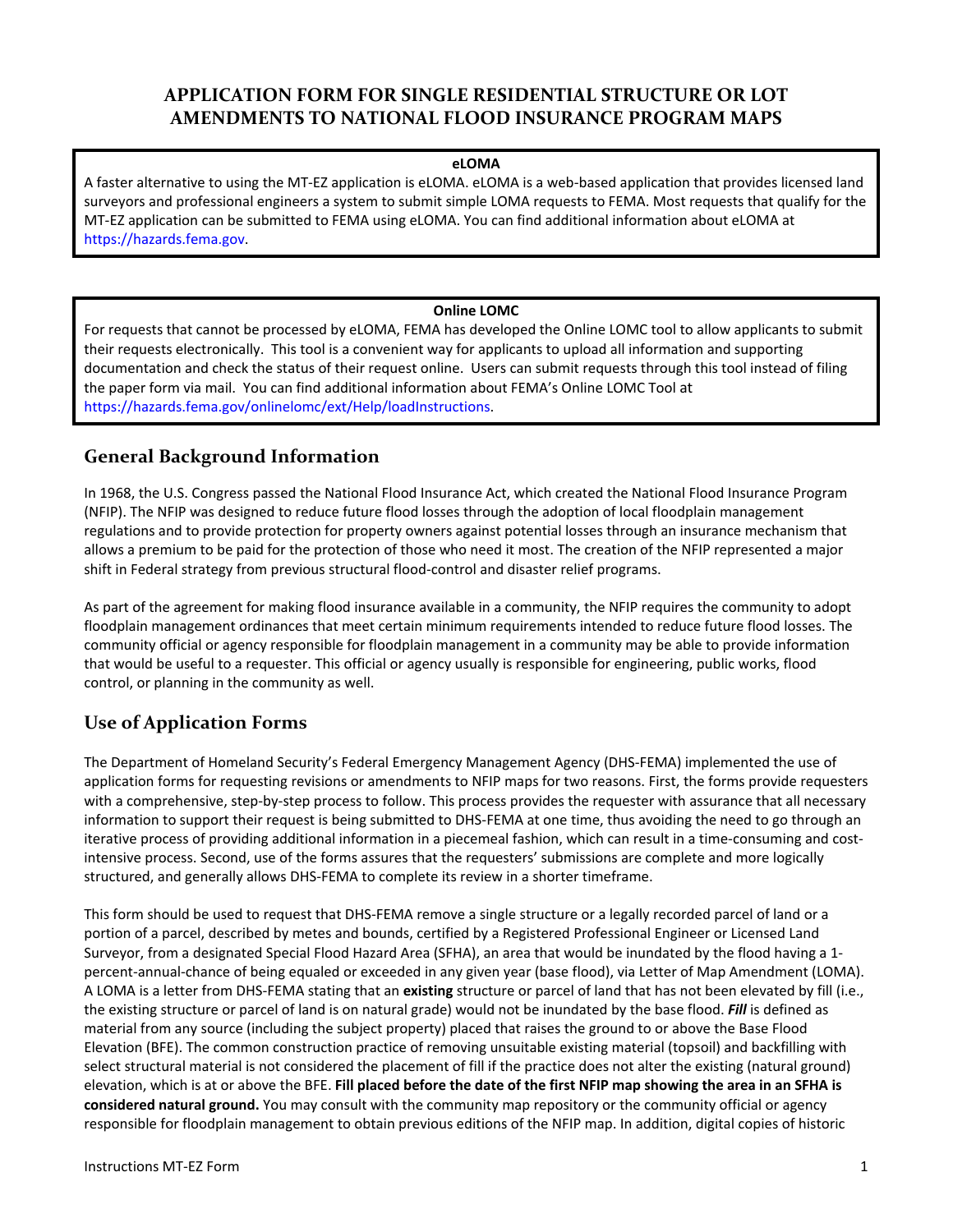maps may be available on DHS-FEMA's Map Service Center (MSC). Interested parties may visit the MSC website at [https://msc.fema.gov/portal.](https://msc.fema.gov/portal) For additional information regarding historic maps, interested parties may contact the DHS-FEMA Mapping and Insurance eXchange (FMIX) toll free, at 1-877-FEMA MAP (1-877-336-2627).

The MT-EZ form shall not be used for requests submitted by developers, for requests involving multiple structures or lots, for property in alluvial fan areas, for property located within the regulatory floodway, for requests involving the placement of fill, or for conditional requests—for such requests, requesters should use the MT-1 or MT-2 application forms, as appropriate. The MT-1 and MT-2 forms packages may be downloaded from the DHS-FEMA Flood Maps website at <https://www.fema.gov/flood-maps/change-your-flood-zone/paper-application-forms/mt-1> and [https://www.fema.gov/flood-maps/change-your-flood-zone/paper-application-forms/mt-2.](https://www.fema.gov/flood-maps/change-your-flood-zone/paper-application-forms/mt-2)

For additional assistance in completing this form, interested parties may consult the LOMA Tutorial, available on DHS-FEMA's Flood Maps website at[: https://www.fema.gov/flood-maps/tutorials/letter-map-amendment.](https://www.fema.gov/flood-maps/tutorials/letter-map-amendment)

# **Data Submission Requirements**

In accordance with NFIP regulations, DHS-FEMA will use the information provided in the MT-EZ form to determine whether property (i.e., structure, parcel of land) should be removed from a designated SFHA. In certain instances, additional data not referenced on the MT-EZ form may be required. A DHS-FEMA representative will notify the requester of any additional data requirements.

### *DHS-FEMA encourages the submission of the required data in digital format (e.g., scanned documents on a CD). This may help expedite the processing of your request.*

# **Applicable Regulations**

The regulations pertaining to LOMAs are presented in Title 44, Chapter I, Code of Federal Regulations (CFR), Part 70, which are available at [https://www.govinfo.gov/app/details/CFR-2011-title44-vol1/CFR-2011-title44-vol1-part70.](https://www.govinfo.gov/app/details/CFR-2011-title44-vol1/CFR-2011-title44-vol1-part70) The purpose of Part 70 is to provide an administrative procedure whereby DHS-FEMA will review information submitted by an owner or lessee of property who believes that their property has been inadvertently included in a designated SFHA. Part 70 provides information about the technical difficulty of accurately delineating the SFHA boundaries on the NFIP map for a community. Part 70 procedures shall not apply if the topography has been altered to raise the original ground to or above the BFE since the effective date of the first NFIP map [i.e., a Flood Insurance Rate Map (FIRM) or Flood Hazard Boundary Map (FHBM)] showing the property to be within the SFHA.

# **Basis of Determination**

If no fill has been placed, DHS-FEMA's determination as to whether a structure or legally recorded parcel of land, or a portion of a parcel, described by metes and bounds, may be removed from the SFHA will be based on a comparison of the BFE with certain elevation information. The elevation information required will depend on whether a structure or a legally recorded parcel of land is to be removed from the SFHA. For LOMA requests involving property located in Zone A, with no BFEs determined, interested parties should refer to DHS-FEMA-265, *Managing Floodplain Development in Approximate Zone A Areas, A Guide for Obtaining and Developing Base (100-Year) Flood Elevations*, available on DHS-FEMA's website at [https://www.fema.gov/sites/default/files/documents/fema\\_approx-zone-a-guide.pdf.](https://www.fema.gov/sites/default/files/documents/fema_approx-zone-a-guide.pdf)

The following special considerations may affect DHS-FEMA's determination:

• In areas of shallow/sheet flooding (Zone AO), the elevation of the Lowest Adjacent Grade (including deck posts) of the structure(s) must be above the surrounding grade by an amount equal to or greater than the depth shown on the NFIP map. In addition, adequate drainage paths are required to guide floodwaters around and away from the structure(s); the structure(s) should be on an elevated pad within the Zone AO area. With your application package, in addition to elevation information regarding the structure(s), provide a map showing the topographic data of the property and the immediate surrounding area, and the location of any structure(s) existing on the property (certified by a registered professional engineer or licensed land surveyor) to demonstrate that the above criteria have been met.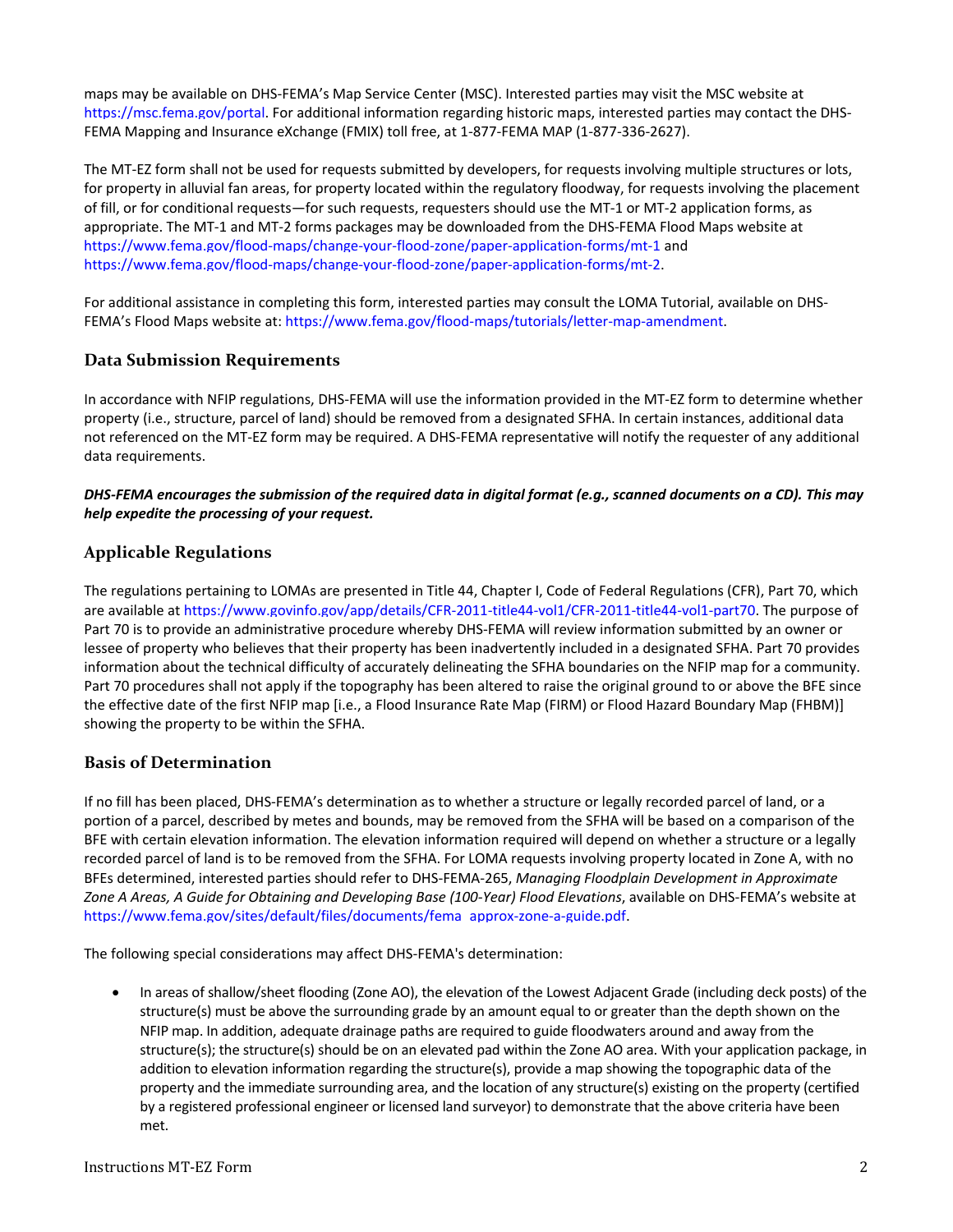• If the lowest floor of a building has been elevated on posts, piers, or pilings above the BFE and any portion of the structure (i.e., posts, pilings, or piers) is still below the BFE, the building will not be removed from the SFHA.

# **Response Timeframe**

In accordance with Section 70.4 of the NFIP regulations, DHS-FEMA will notify the requester of the determination in writing within 60 days of the date of receipt of all required data. Information about the status of active LOMA requests and other Letter of Map Change (LOMC) requests is available from DHS-FEMA's Mapping Information Platform (MIP) at [https://hazards.fema.gov.](https://hazards.fema.gov/) The MIP allows requesters to search Open LOMCs by entering their Project (Case) Number and Project Type to find out the status of their request. From the MIP Home Page requesters should click on Tools & Links, Public Reports and select Public Reports from the Report Category dropdown. Information about the status of LOMA requests and other Letter of Map Change (LOMC) requests is also available from DHS-FEMA's Flood Maps website at [https://www.fema.gov/flood-maps/change-your-flood-zone/status.](https://www.fema.gov/flood-maps/change-your-flood-zone/status) The FHM site allows requesters to search LOMCs by entering their Project (Case) Number or Community Name.

As mentioned previously, submitting the MT-EZ form and required supporting documents in digital format may help expedite the processing of your request.

### **Effect on Insurance Purchase Requirements**

Although DHS-FEMA may issue a LOMA removing a structure from the SFHA, it is the lending institution's prerogative to require flood insurance, as a condition of a loan, if it deems such action appropriate. Historically, about 25% of all flood claims occur in areas outside of the SFHA.

If the lender agrees to waive the flood insurance purchase requirement, the property owner is eligible for a pro-rata refund of the premium paid for the current policy year, provided that no claim is pending or has been paid on the policy in question during the same policy year. To initiate processing of the refund, the property owner should provide the LOMA and evidence of the waiver of the flood insurance requirement from the lender to the insurance agent or broker who sold the policy.

### **General Instructions – Section A**

The property owner, a Licensed Land Surveyor, or a Registered Professional Engineer may complete Section A to support a request for a LOMA for a single structure or lot.

Before completing Section A, the requester must obtain one of the following documents from the County/Parish Clerk, Recorder, or Register of Deeds for the community:

- A copy of the Deed for the property, showing the recordation information (e.g., Book/Volume and Page numbers or Document/Instrument number) containing the recorder's seal and recordation date, accompanied by a tax assessor's or other suitable map showing the surveyed location of the property relative to local streets and watercourses. The map should include at least one street intersection that is shown on the FIRM panel.
- A copy of the Plat Map for the property, showing the recordation information (e.g., Book/Volume and Page numbers or Document/Instrument number) and containing the recorder's seal and recordation date.

The requester must also obtain a photocopy of the effective FIRM panel (including the Title Block) that shows the area in which the property is located. This map should be available at the community map repository or from the community official or agency responsible for floodplain management. However, digital copies of the FIRM Index and FIRM panels may be available on the DHS-FEMA Map Service Center (MSC). Interested parties may visit the MSC website at [https://msc.fema.gov/portal.](https://msc.fema.gov/portal) A FIRMette, which can be printed free of charge from the MSC website, may be submitted in lieu of a photocopy of the FIRM. (For some communities, the effective NFIP map may be a Flood Hazard Boundary Map (FHBM), not a FIRM. In such cases, the requester should obtain and use the FHBM.)

Requesters without Internet access should contact the FMIX by calling 1-877-FEMA MAP (1-877-336-2627).

# Instructions MT-EZ Form 3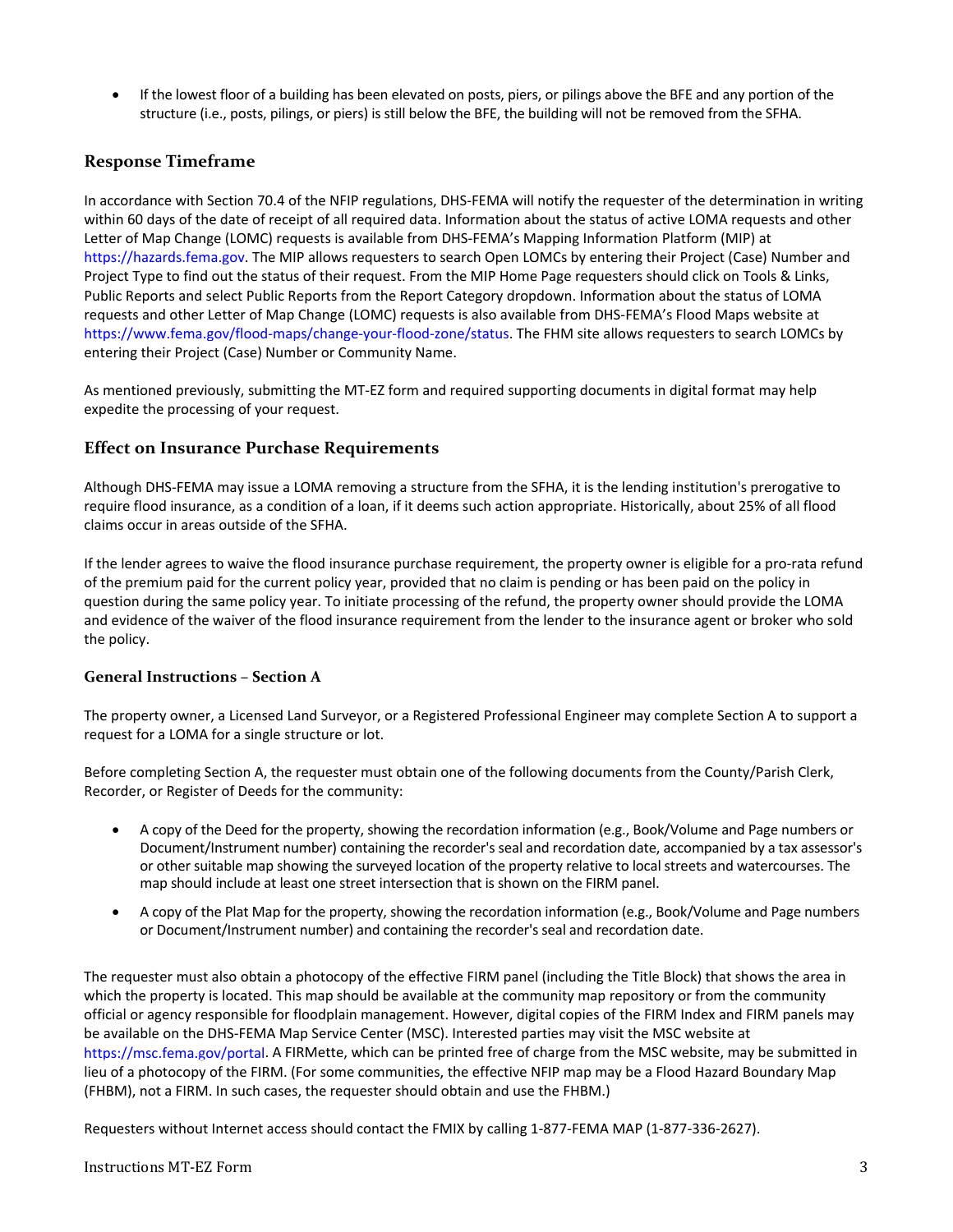### **Specific Instructions – Section A**

#### **Number 1 - Fill Placement**

Regardless of the type of LOMC being requested, the requester must clearly state, to the best of his or her knowledge, whether fill has been placed on the property. The requester must answer "yes" or "no" to this question. (See "Use of Application Forms" for additional information about fill.) If fill has been placed on the property, the requester must submit a request for a Letter of Map Revision Based on Fill (LOMR-F) using the MT-1 application forms so that DHS-FEMA may determine whether the structure or property should be removed from the SFHA. To obtain a copy of the MT-1 application forms package, interested parties should visit DHS-FEMA's Flood Maps website a[t https://www.fema.gov/flood](https://www.fema.gov/flood-maps/change-your-flood-zone/paper-application-forms/mt-1)[maps/change-your-flood-zone/paper-application-forms/mt-1](https://www.fema.gov/flood-maps/change-your-flood-zone/paper-application-forms/mt-1) or call the DHS-FEMA Mapping and Insurance eXchange, toll free, at 1-877-FEMA MAP (1-877-336-2627).

#### **Number 2 - Legal Description of Property**

The requester must describe the property by referring to the recorded deed or plat map. The description may consist of a lot number and subdivision name, a parcel number, a tract number, or any other information provided in the deed or plat to identify the property. It is not necessary to reproduce a lengthy description of the property as it appears in the Deed. In addition, the requester should enter the street address (911 type) for the property if one is available.

#### **Number 3 - Structure or Property That Is Subject of Request**

DHS-FEMA will make a LOMA determination for a structure or a parcel of land. The requester must select the one for which they would like DHS-FEMA to make a determination. If the request is for a structure, the requester must provide the date of construction in this section. Date of construction information usually may be obtained from real estate settlement documents, the property developer, or the local government office where real estate and/or land development transactions are recorded. If the request is for a portion of a parcel, a certified metes and bounds description and map of the area to be removed, certified by a licensed land surveyor or registered professional engineer, are *required***.** The metes and bounds description must cover the specific area to be removed, and it must be tied to an identifiable starting point. If the description is for a legally recorded lot or parcel, the metes and bounds description should commence or begin at the lot or parcel corner. Metes and bounds descriptions must not intersect or coincide with the footprint of an existing structure. Please see the example below for the preferred format of metes and bounds descriptions.

BEGINNING at the northeast lot corner; thence S16°42'22"E, 100.00 feet; thence S33°14'40"W, 145.92 feet; thence S89°13'29"W, 156.01 feet; thence N16°42'22"W, 223.14 feet; thence 210.49 feet along a curve to the left having a radius of 542.00 feet to the POINT OF BEGINNING

DHS-FEMA encourages the submission of metes and bounds descriptions in digital format on a CD. This may help expedite the processing of your request.

#### **Signature**

The requester must provide his or her name, mailing address, and telephone number in the space provided. The requester also must sign and date, where indicated, to certify the accuracy of the information provided in Section A of the form. A Licensed Land Surveyor, Registered Professional Engineer, or other designated agent may sign this form for the requester when submitting on behalf of the requester. Providing an email address is optional, however, providing one will make it easier for DHS-FEMA to contact you if necessary and may facilitate the processing of your request.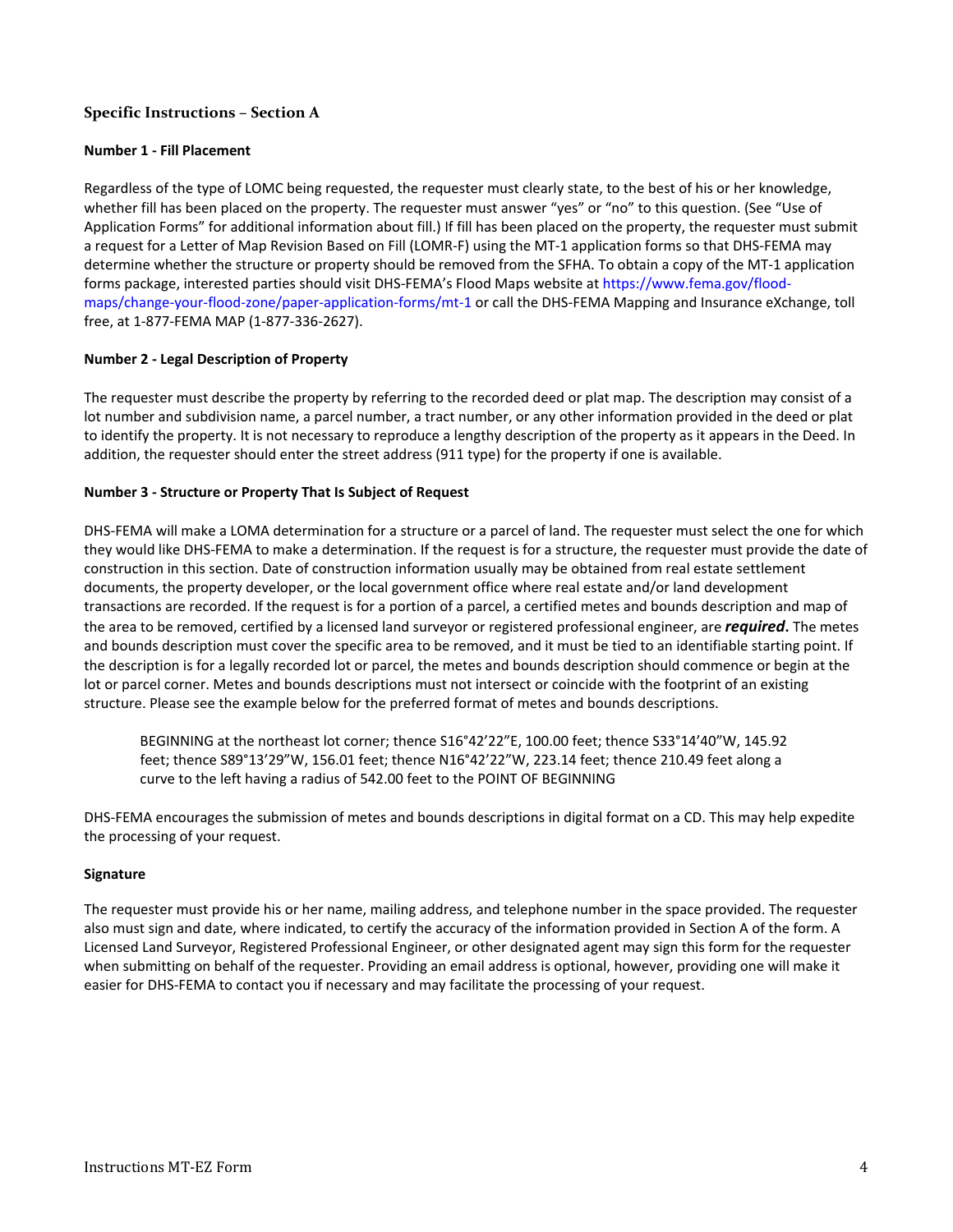# **General Instructions – Section B**

A Licensed Land Surveyor or Registered Professional Engineer (authorized by law to certify the information requested) must complete Section B unless an NFIP Elevation Certificate has already been completed for the property. If the request is to remove the structure, and an Elevation Certificate has been completed, the Elevation Certificate may be submitted in lieu of Section B of the MT-EZ form. If the request is to remove the entire legally recorded property, the lowest lot elevation must be provided in Section B. If the request is to remove a portion of the legally recorded property, the lowest elevation within the described portion must be provided in Section B.

Before completing Section B, the surveyor or engineer must obtain the effective FIRM panel, effective Flood Boundary and Floodway Map (FBFM) panel (if printed), and Flood Insurance Study (FIS) report that cover the area in which the property is located. These can be obtained from the community map repository, or digital copies may be available on the MSC. The engineer or surveyor should visi[t https://msc.fema.gov/portal.](https://msc.fema.gov/portal) (For some communities, the effective NFIP map may be an FHBM, not a FIRM. In such cases, the engineer or surveyor should obtain and use the FHBM.)

Surveyors and engineers who do not have Internet access should contact the FMIX by calling 1-877-FEMA MAP (1-877-336- 2627).

#### **Specific Instructions – Section B**

#### **Determination Requested For**

The surveyor or engineer must identify what is to be removed from the SFHA. The surveyor or engineer must provide the required elevation information as described on the form.

#### **Number 1 – Property Information**

The surveyor or engineer must provide a brief description of the property by referring to the recorded deed or plat map. The description may consist of a lot number and subdivision name, a parcel number, a tract number, or any other information provided in the deed or plat to identify the property. It is not necessary to reproduce a lengthy description of the property as it appears in the Deed.

### **Number 2 - Structure Information**

The surveyor or engineer must provide the street address for the property (911 type), if one is available, or the name of road providing access.

If the request involves or will involve a structure, the surveyor or engineer must provide the type of construction.

- *Crawl Space* The bottom floor is below the first floor, is enclosed by solid and partial perimeter walls, and may be above ground level (grade) on one or more sides. Spaces below ground level on all sides must meet the requirements of FEMA Technical Bulletin 11-01. Spaces with a bottom floor elevation more than 2.0 feet below the Lowest Adjacent Exterior Grade (LAG) elevation will be classified as a basement.
- *Slab on Grade* The bottom floor is at or above ground level (grade) on at least one side.
- *Basement/Enclosure* The bottom floor (basement or underground garage) is below ground level (grade) on all sides. See Crawl Space above.
- *Other* All other structure types not listed above including, but not limited to split levels, structures on piers, mobile homes, etc. Please be as detailed as possible.

### **Number 3 – Geographic Coordinate Data**

The surveyor or engineer must provide the latitude and longitude of the property in decimal degrees to the nearest fifth decimal place (00.00000), and indicate the appropriate horizontal datum, WGS 84, NAD 83 or NAD 27.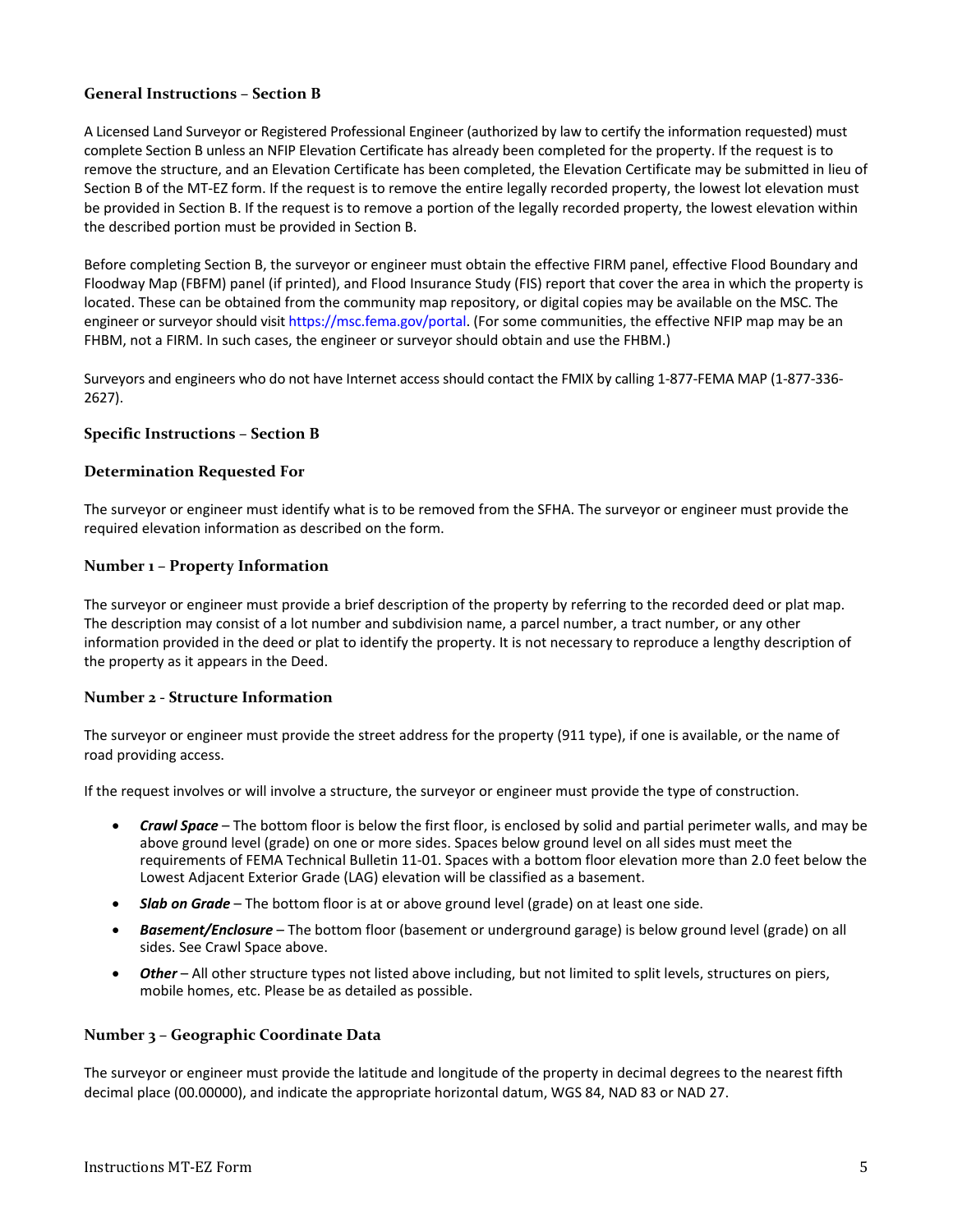### **Number 4 - Flood Insurance Rate Map Information**

In the first box, the surveyor or engineer must provide the six-digit NFIP community number as it appears in the Title Block of the FIRM (or FHBM) panel that shows the area where the property is located. In the second box, the surveyor or engineer must provide the map panel number. For additional information on reading FIRM panels interested parties may consult the tutorial "How to Read a FIRM" on DHS-FEMA's Flood Maps website at

[https://www.fema.gov/sites/default/files/2020-07/how-to-read-flood-insurance-rate-map-tutorial.txt.](https://www.fema.gov/sites/default/files/2020-07/how-to-read-flood-insurance-rate-map-tutorial.txt)



In the third box, the surveyor or engineer should provide the BFE, if available. FEMA will verify the BFE during the review process. In the fourth box, the surveyor or engineer must provide the source of the BFE. The surveyor or engineer may obtain the BFE by locating the property on the effective FIRM for the community in which the property is located. Upon locating the property on the FIRM, the engineer or surveyor should determine the type of flooding and the flood zone where the property is located. The summary below provides guidance as to how to determine the BFE as a result of the flooding type and flood zone determination.

- *Riverine Flooding Systems (Zones AE or A1-A30)* Consult the FIS report for the community in which the property is located. Locate the flood profile for the flooding source by name. Estimate the property's location along the flood profile and interpolate the BFE using the 100-year flood profile line.
- *Lacustrine (Stillwater) Flooding Systems* Consult the FIS report for the community in which the property is located. Locate the Summary of Stillwater Elevations table. Locate the flooding source, by name, and use the BFE listed in the table. The flooding source's BFE is normally shown to the nearest 0.1 foot. If the flooding source is not listed in the Summary of Stillwater Elevations table, use the BFE as shown on the FIRM.
- *Coastal Flooding Systems (Zones AE or A1-A30 and VE or V1-V30)* Obtain and use the whole foot BFE from the effective FIRM Panel. **(Any structure/parcel of land located seaward of the landward toe of the primary frontal dune may not be removed from a Zone VE or V1-V30.)**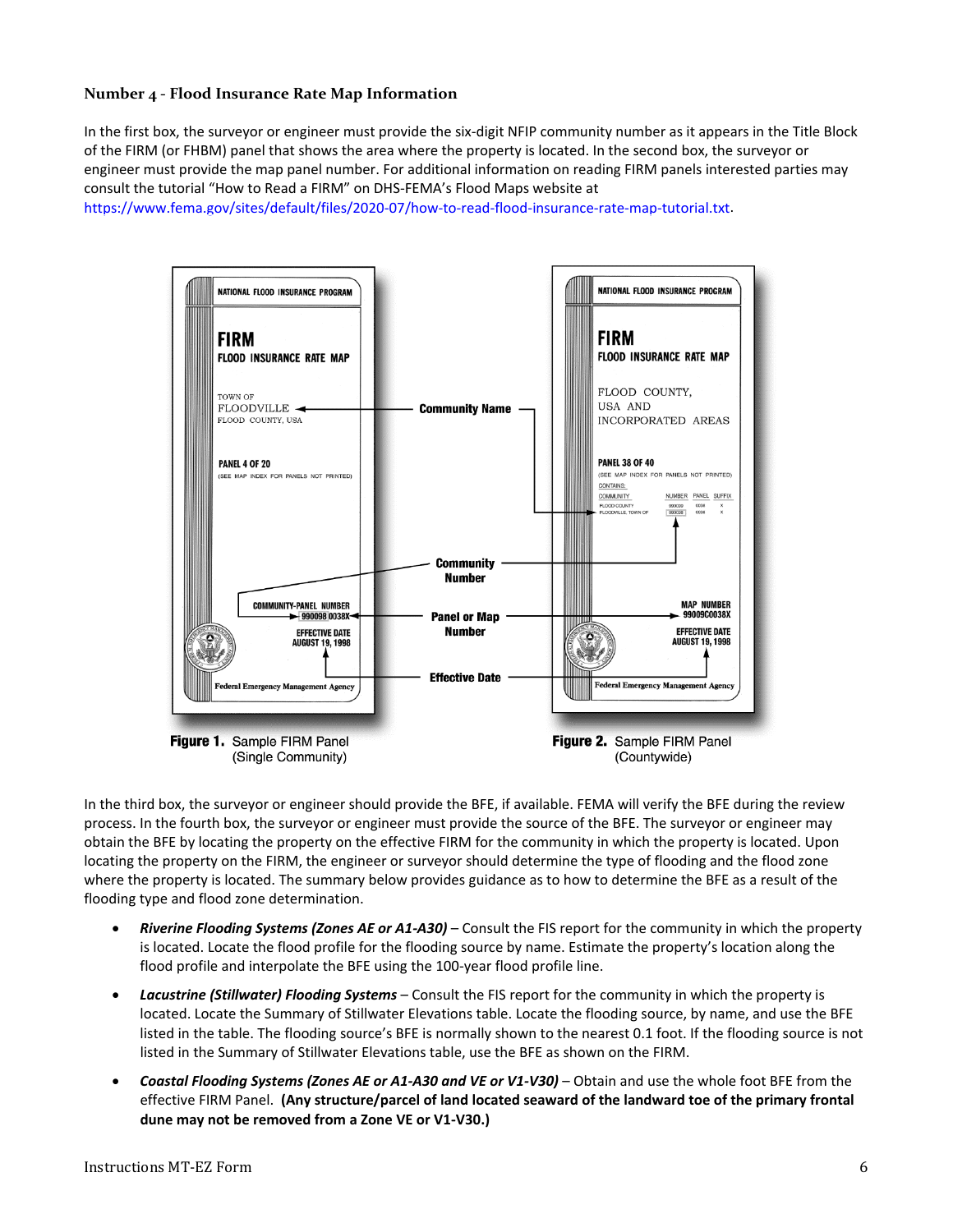• *Zone A Flooding* – If the property is located in Zone A, an area of approximate flooding with no BFEs determined, determine a BFE. Consult with a Federal, State, or local government agency to determine if that agency has developed a BFE. Such agencies include the U.S. Army Corps of Engineers; the U.S. Geological Survey; the State's Department of Natural Resources, Department of Environmental Quality, or Department of Transportation; or the local Planning and Zoning Department. If one has been developed, all supporting data and calculations used to develop the BFE must be submitted. If a BFE has not previously been developed, consult DHS-FEMA 265, *Managing Floodplain Development in Approximate Zone A Areas, A Guide for Obtaining and Developing Base (100-Year) Flood Elevations*, available on the DHS-FEMA website

[https://www.fema.gov/sites/default/files/documents/fema\\_approx-zone-a-guide.pdf.](https://www.fema.gov/sites/default/files/documents/fema_approx-zone-a-guide.pdf) This publication is an excellent resource that details the appropriate methods for determining BFEs in SFHAs designated Zone A. To obtain additional information about developing BFEs, contact the DHS-FEMA Map Information eXchange, toll free, at 1-877-FEMA MAP (1-877-336-2627). If the property is greater than 50 lots or 5 acres, whichever is the lesser, the engineer or surveyor must determine a BFE in accordance with Paragraph 60.3(b)(3) of the NFIP regulations, available online at https://www.govinfo.gov/content/pkg/CFR-2012-title44-vol1/pdf/CFR-2012-title44-vol1-sec60- 3.pdf.

- *Shallow Flooding (Zone AH)* For a property located in Zone AH, locate the Summary of Stillwater Elevations table in the FIS report. Identify the flooding source, by name, and use the BFE listed in the table. If no Summary of Stillwater Elevations table exists, use the BFE shown on the FIRM. If different elevations appear within the same SFHA, the BFE is obtained by linear interpolation between two adjacent BFE lines.
- *Shallow/Sheet Flooding (Zone AO***)**  For a property located in Zone AO, the characteristics of the Zone AO area shown on the NFIP map will determine the appropriate methodology to be used to develop the BFE for the property. If the flooding is conveyed by the street, provide the highest top of curb or crown of street elevation (whichever is higher) along the property line and add this to the depth of flooding. The lowest adjacent grade elevation must be above the curb or street elevation by an amount equal to or greater than the depth of flooding shown on the NFIP map. If the entire property is inundated by the SFHA and the flow is not conveyed by the street, add the depth of flooding to the average surrounding grade. If the property is partially inundated by the SFHA and the street does not convey the flow, add the depth of flooding to the lowest lot elevation. Along with the information required for one of the above-mentioned methods, provide sufficient certified topographic information, including flow paths, to show that the structure is located on high ground relative to the depth indicated on the NFIP map.

# **Number 5 – Elevation Information**

*Lowest Adjacent Grade (LAG) to the Structure* – For requests involving a structure, provide the LAG elevation (the elevation of the lowest ground touching the structure including attached patios, stairs, deck supports or garages), to the nearest 0.1 foot. If the FIRM shows BFEs in meters, the accuracy of the LAG elevation must be to the nearest 0.1 meter.

*Lowest Lot Elevation* – For requests involving property, or a portion thereof, not a structure, provide the lowest lot elevation to the nearest 0.1 foot. If the FIRM shows BFEs in meters, the accuracy of the lowest lot elevation must be to the nearest 0.1 meter. If the BFE varies across the property, please provide a certified site plan showing the range of elevations across the property.

*Elevation Datum* – Provide the elevation datum (e.g., National Geodetic Vertical Datum of 1929, North American Vertical Datum of 1988 or other specified) for which the property elevations shown on the form are referenced. If the datum being referenced is different than the datum used to produce the effective FIS, provide the datum conversion. Please note that Mean Sea Level Datum is used within the Commonwealth of Puerto Rico and Local Tidal Datum is used within the U.S. Virgin Islands.

*Subsidence or Uplift* – Land subsidence is the lowering of the ground as a result of water, oil, gas extraction, as well as other phenomena such as soil compaction, decomposition of organic material, and tectonic movement. Periodically, the National Geodetic Survey relevels some benchmarks to determine new elevations above the National Geodetic Vertical Datum of 1929 or above the North American Vertical Datum of 1988; however, not all benchmarks are releveled each time.